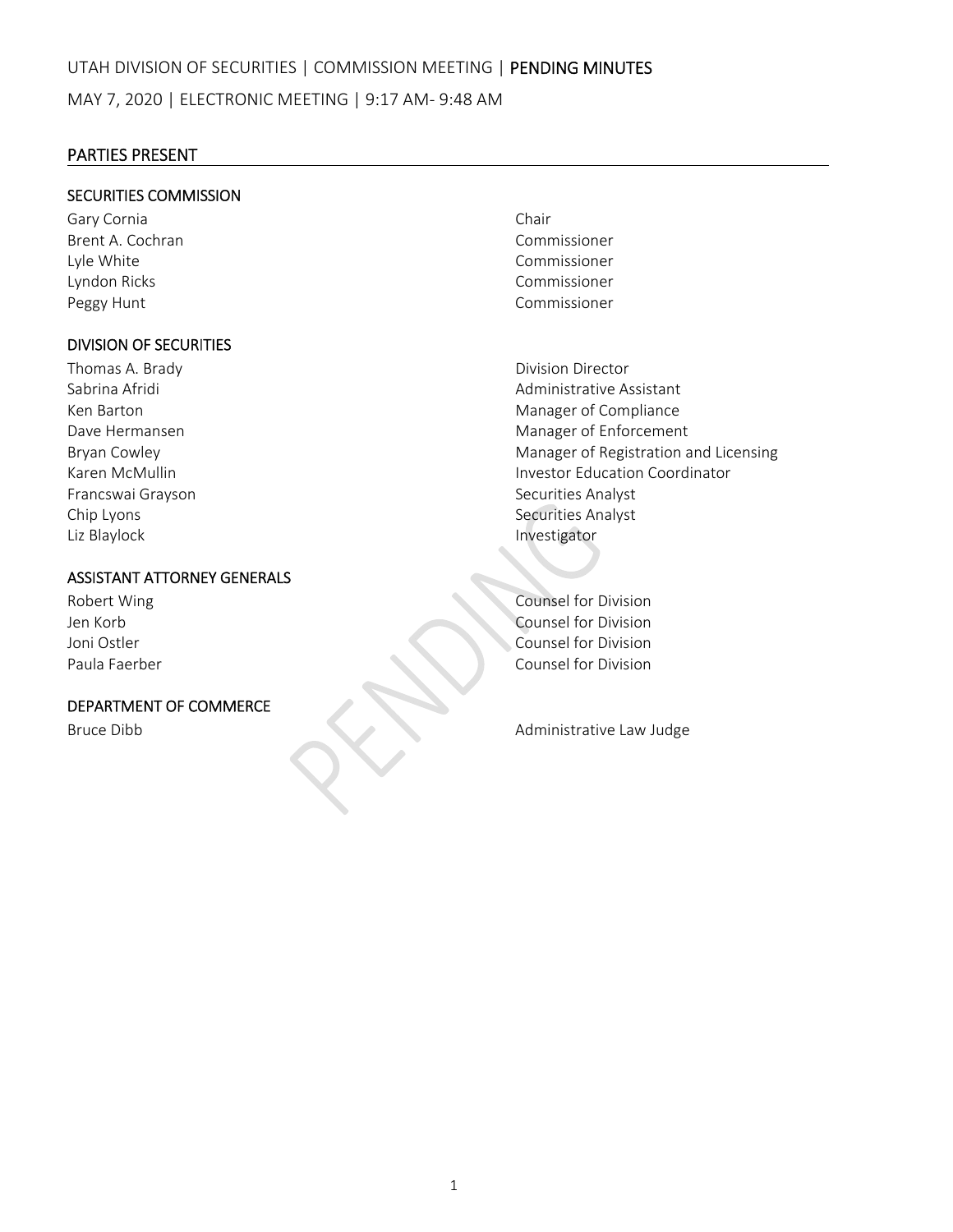## UTAH DIVISION OF SECURITIES | COMMISSION MEETING | PENDING MINUTES

MAY 7, 2020 | ELECTRONIC MEETING | 9:17 AM‐ 9:48 AM

## WELCOME AND CALL TO ORDER **1999 THE SERVICE OF A SERVICE AND SERVICE OF A SERVICE OF A SERVICE OF A SERVICE OF A**

Meeting commenced. The state of the state of the state of the state of the Shair Gary Cornia

## APPROVAL OF MINUTES **BUT A RELATIVE STATES AND A RELATIVE STATES AND RELATIVE STATES AND RELATIVE STATES AND RELATIVE STATES AND RELATIVE STATES AND RELATIVE STATES AND RELATIVE STATES AND RELATIVE STATES AND RELATIVE STAT**

Commissioner Brent Cochran made a motion to approve the Minutes and Commissioner Lyndon Ricks seconded the motion.

 $\checkmark$  The motion was approved unanimously.

## DIRECTOR'S REPORT THOMAS A. BRADY

## COVID‐19 Update

Director Brady began his report by discussing how the Division has been addressing the pandemic. All division employees have been authorized to telework fulltime and come to the office as needed until further notice. The Department and management are working together to make sure employees have the proper technological tools, such as laptops. There has not been a significant disruption in productivity but given the high demand, laptops are backordered. The Division staff have been teleworking for the past couple of months and are handling the transition well. In the event employees come into the office, the Department and the staff have been practicing social distancing and wearing masks in public areas. As the State of Utah has transitioned into the *orange phase,* the Division has notified the industry that the building is closed to the public. A date has not yet been provided on when the building will be open to the public but Director Brady anticipates it will be in a month or so. Director Brady concluded his report by explaining how COVID‐19 has impacted the Division's work product and how the Division is proactively responding. The Division anticipates an increase in complaints that are COVID‐19 related. Thus, the Division is working with North American Securities Administrators Association (NASAA) on a task force to help stop COVID‐19 related scams.

## SECTION REPORTS

## COMPLIANCE KEN BARTON

## 2020 Year‐to‐date Exam Statistics

Ken Barton began the Compliance report by explaining exams related to securities licensed entities as well as agents: The total YTD exams Compliance completed for 2020 is 14 – Mr. Barton explained the exams as follows:

- $-13$  compliance examinations, 12 of which were for-cause and opened as a result of an investor complaint or Regulatory Agency Referral. The for‐cause exams YTD are very high and these exams take priority over routine exams. Compliance is working on 2019 exams that involved two large nation-wide schemes. Mr. Barton hopes the Compliance section concludes 2019 exams so they're able to work on routine exams during the second half of the current year.
- $-1$  Investment Adviser Licensing approval exam.

# ENFORCEMENT DAVE HERMANSEN

## **Complaints**

Mr. Hermansen began the Enforcement report by explaining the number of outstanding complaints that are not being investigated have dropped from the forties to mid-twenties. Mr. Hermansen described how complaints are currently at a steady flow but anticipates a rise within a couple of months, due to the economic effects of COVID‐19.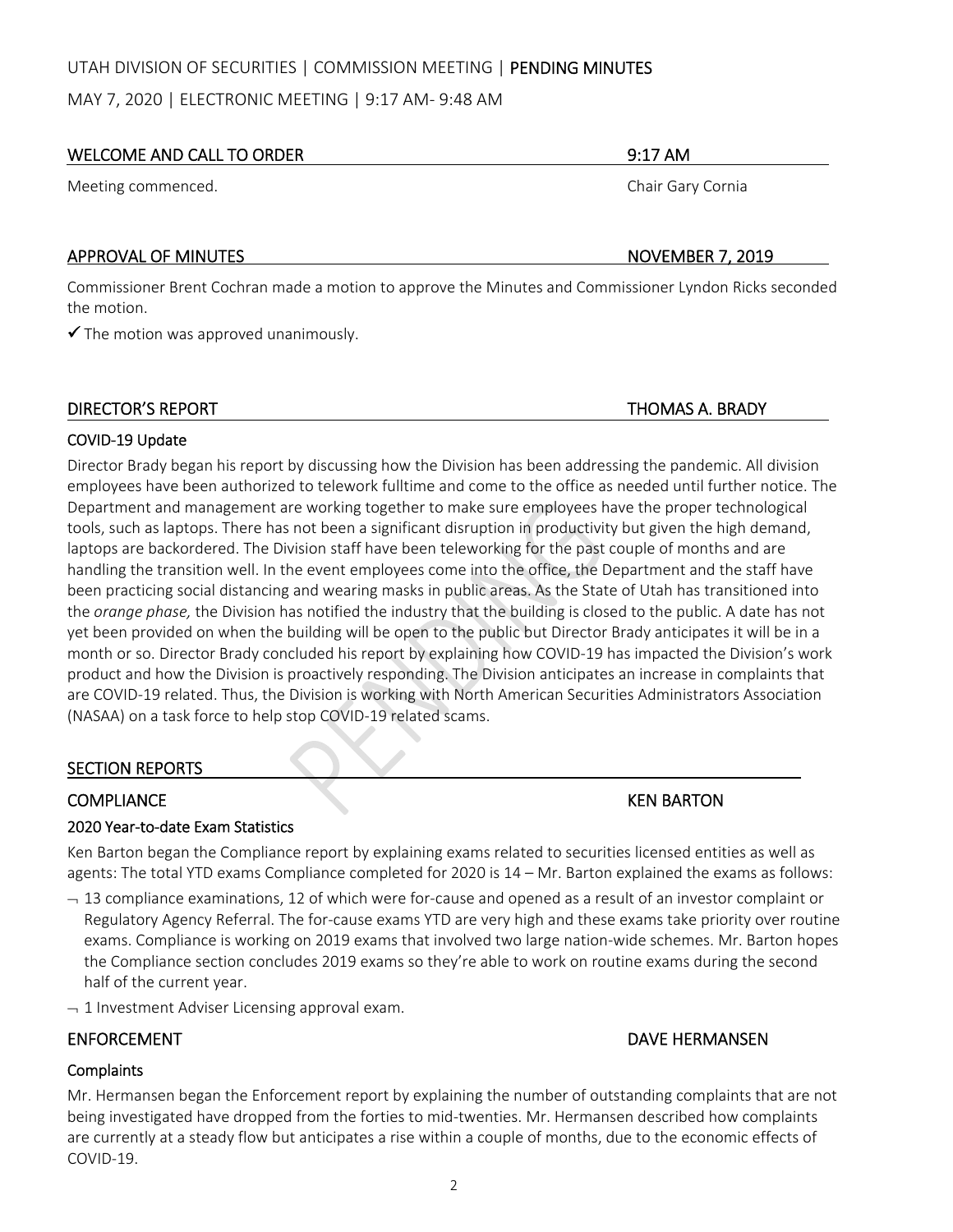# MAY 7, 2020 | ELECTRONIC MEETING | 9:17 AM‐ 9:48 AM

 $-51$  cases are under currently under investigation.

## Administrative Actions

Mr. Hermansen then discussed the status of Administrative Actions as follows:

- $-$  5-7 Orders to Show Cause are currently in the drafting stage.
- $-$  5 Orders to Show Cause have been issued since the last Commission Meeting.

# Criminal Actions

Mr. Hermansen discussed how COVID‐19 has impacted Enforcement criminal actions as all court appearances have been postponed until further notice such as: trials, preliminary hearings, and sentencings. For example, Rust Rare Coin, one of the larger cases, was scheduled to be a two-week trial in May but has been postponed.

 $-1$  case has been screened for criminal prosecution and Mr. Hermansen anticipates 2-3 more cases to be screened within the next couple of months.

# INVESTOR EDUCATION KAREN MCMULLIN

# Events

Ms. McMullin began the Investor Education report by providing an update for events, which have either been canceled, postponed, or rescheduled due to the COVID‐19 pandemic and social distancing restrictions. The events are as follows:

- $\rightarrow$  Women in the Money conference was postponed. The event sponsors: Utah Financial Empowerment Coalition and the Utah Office of the State Treasurer, may reschedule the event for fall of 2020.
- AARP rescheduled the 2020 Real Possibilities University events for: September 28, 2020, in Layton, October 6, 2020, in St. George and October 20, 2020, in Sandy.

# REGISTRATION AND LICENSING **BRYAN COWLEY**

Mr. Cowley began the Registration and Licensing report by providing an update on how COVID‐19 has impacted the industry and what they're doing to mitigate disruption in the licensing process. Mr. Cowley explained how getting would‐be licensees through FINRA's exam process has been problematic due to COVID‐19. Prometric testing centers have been shut down since the middle of March and broker-dealers have seen an increase in phone traffic due to the closure of their brick and mortar retail brokerages. Everything has transitioned to phone and online, also known as click and mortar. FINRA announced it is testing an online proctored exam functionality which it expects to launch on a limited basis in the near future. FINRA will begin with the: SIE, 6, 7, 63, 66 and expand their offerings within the next month or so. Prometric planned on reopening on May 1, 2020, which Mr. Cowley believes should help relieve the bottleneck. There have been a few broker‐dealers that wanted the states to consider promulgating a temporary license program for persons who submitted a Form U4 but had not taken and passed the requisite qualification exams. Based on Prometric reopening and FINRA's online proctored exam functionality, Mr. Cowley believes a temporary licensing program is currently unnecessary.

# EDUCATION AND TRAINING FUND REPORT **BRYAN COWLEY**

Commissioner Brent Cochran made a motion to approve the report and Commissioner White and Commissioner Hunt seconded the motion.

 $\checkmark$  With discussion, the Commission approved the Education and Training Fund (i.e. budget) unanimously.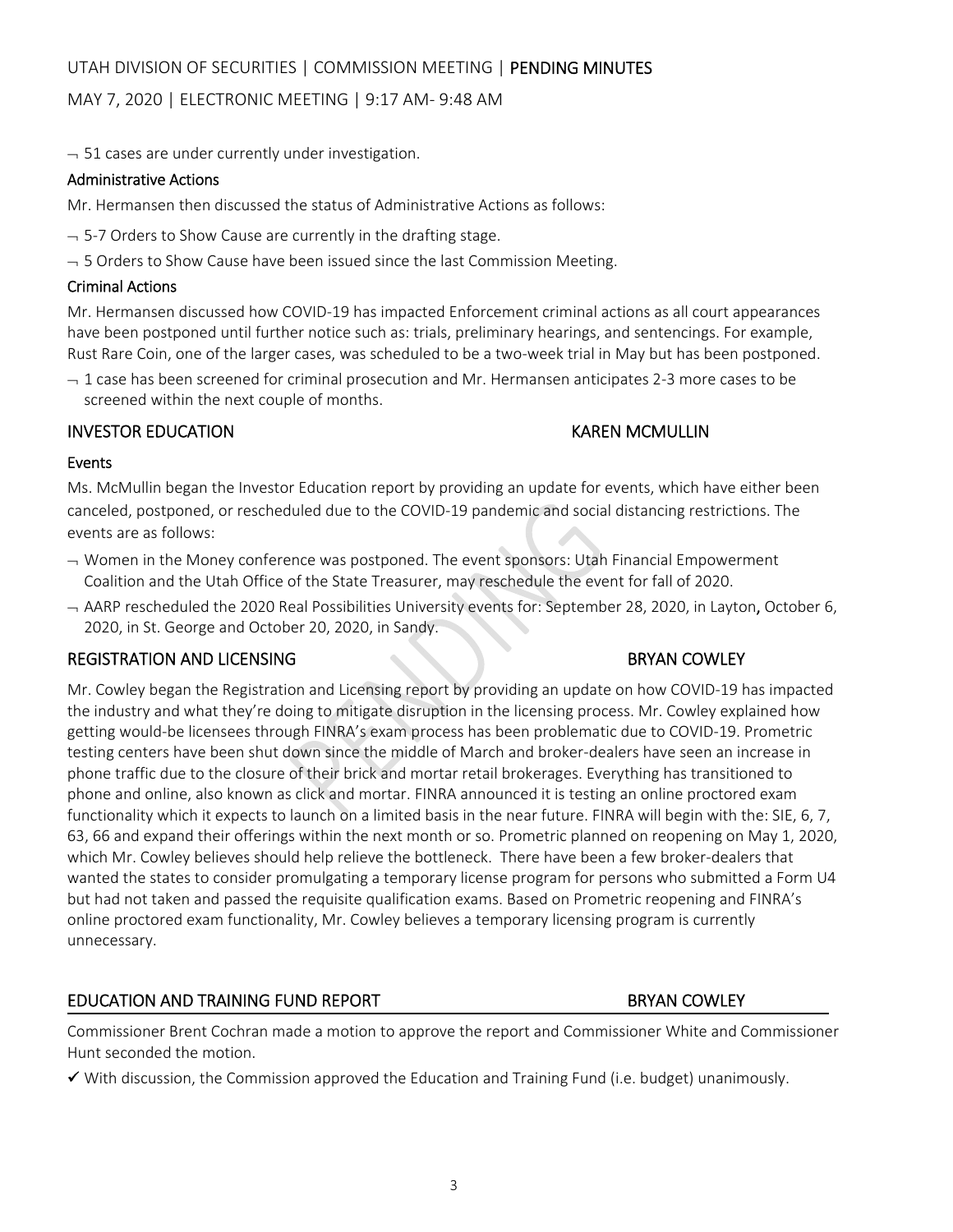## UTAH DIVISION OF SECURITIES | COMMISSION MEETING | PENDING MINUTES

MAY 7, 2020 | ELECTRONIC MEETING | 9:17 AM‐ 9:48 AM

## CONSIDERATION AND APPROVAL OF PROPOSED ORDERS

## In the matter of: Ryan L. Farr | SD-17-0025

### Stipulation and Consent Order | Presenter: Francswai Grayson

Mr. Farr agreed to the Proposed Order and under this Order, Mr. Farr neither admits nor denies the Division's Findings of Facts and Conclusions of Law. Mr. Farr agrees to cease and desist from violating the Act and comply with the requirement of the Act in all future business in this state. Mr. Farr agrees to be barred from associating with any broker-dealer or investment adviser licensed in Utah; from acting as an agent for any issuer soliciting investor funds in the state of Utah; and from being licensed in any capacity in the securities industry in Utah. Under this Order, Mr. Farr agrees to pay a total fine of \$6,000 to the Division pursuant to the terms set forth in paragraph 51.

Commissioner Cochran made a motion to approve the Order and Commissioner Ricks seconded the motion. Commissioner Hunt made a note for the record that she will abstain from the approval as she has recently joined a new law firm and has not run a conflict check, yet.

 $\checkmark$  With discussion from Commissioner Hunt, the Commission approved the Order.

## In the matter of: Benjamin D. Williams | SD‐17‐0028

## Stipulation and Consent Order | Presenter: Francswai Grayson

Mr. Williams agreed to the Proposed Order and under this Order Mr. Williams neither admits nor denies the Division's Findings of Facts and Conclusions of Law. Mr. Williams agrees to cease and desist from violating the Act and comply with the requirements of the Act in all future business in the state of Utah. Mr. Williams agrees to be barred from associating with any broker‐dealer or investment adviser licensed in Utah; from acting as an agent for any issuer soliciting investor funds in the state of Utah; and from being licensed in any capacity in the securities industry in Utah. Under this Order, Mr. Williams agrees to pay a total fine of, \$13,000 to the Division pursuant to the terms set forth in paragraph 100.

Commissioner White made a motion to approve the Order and Commissioner Ricks seconded the motion. Commissioner Hunt made a note for the record that she will abstain from the approval as she has recently joined a new law firm and has not run a conflict check, yet.

 $\checkmark$  With discussion from Commissioner Hunt, the Commission approved the Order.

## MOTION TO ADJOURN **BUSIC CONTROLLER IN THE SECOND SET OF A SET OF A SET OF A SET OF A SET OF A SET OF A SET OF A SET OF A SET OF A SET OF A SET OF A SET OF A SET OF A SET OF A SET OF A SET OF A SET OF A SET OF A SET OF A S**

Chairman Cornia, called for a motion to adjourn the meeting. Commissioner White made the motion and Commissioner Cochran seconded the motion.

 $\checkmark$  The Commission unanimously voted to adjourn the meeting.

The next scheduled Securities Commission meeting is on, August 6<sup>th</sup> and 7<sup>th</sup>, 2020 at 9:00 AM (both days).